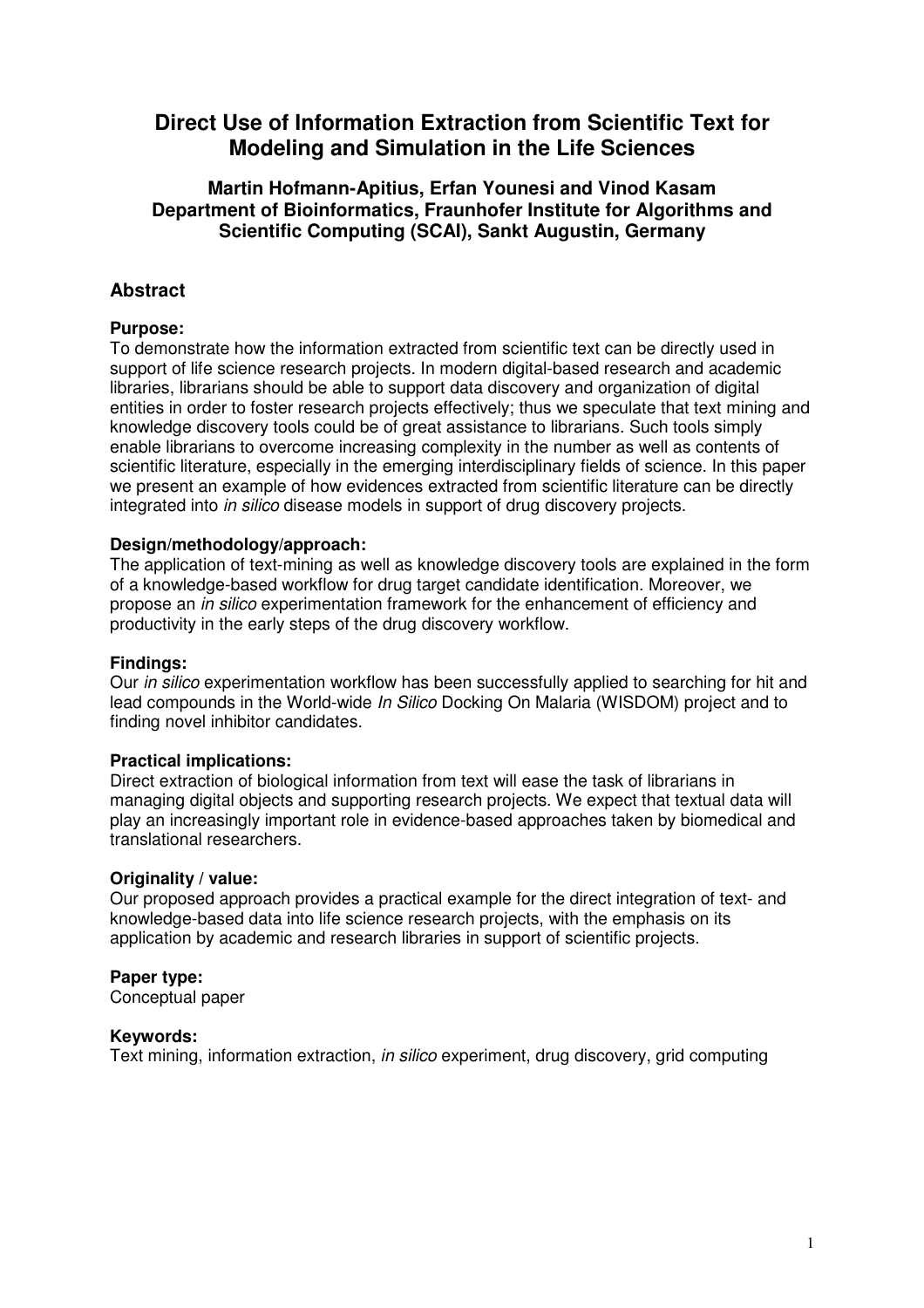## **1. Introduction**

The Life Sciences (biology, biochemistry, medicine) are still dominated by empirical observations. Because of this empirical nature of the life sciences there is a flood of descriptive publications in this domain. Besides a remarkable increase in the complexity of the scientific content of life science publications (e.g. observations that cross the borders of traditional disciplines, indicated by new journals with names such as NATURE Chemical Biology), the number of journals is also growing fast. Approximately 13,000 biomedical journals are being published currently throughout the world, among which more than 5000 are currently indexed for MEDLINE in the fields of biomedicine and life sciences (www.nlm.hin.gov/pubs/factsheets). Moreover, about 120 new journals are added to MEDLINE every year (Kotzin, 2005). This increasing volume of information poses a great challenge to life scientists to search, retrieve and extract relevant data in an efficient and reliable manner. In response to this challenge, automated methods for information retrieval and information extraction ("text mining") have been developed and continuously improved. These technologies have recently reached a degree of maturity that enhances the searchability of traditional information retrieval systems through different techniques such as query refinement, semantic searching, document clustering and categorization, and summarization (Mack and Hehenberg, 2002). However, the indispensable part of information retrieval (IR) systems is information extraction (IE), which is intended to identify and extract specific biological terms (named entity recognition, NER) and their relationships automatically. IE techniques are evolving at a faster pace recently, making use of the rapid development of semantic annotations and ontologies, which help to classify mentions of text entities and enable true semantic search by mapping named entities to classes of entities (e.g. the named entity "Alzheimer" belongs to the class "diseases"). Unstructured information sources such as scientific text are rich in useful information on e.g. diseases and their molecular etiology. Such information is often represented in text by associations among similar or different biological entities (i.e. genes, proteins, drugs, allelic variants, etc). In addition to their capability to retrieve and extract "direct relationships" among biological entities (e.g. published facts), text-mining techniques can be leveraged to detect 'invisible' patterns or 'indirect' associations among different entity types. For example, if protein A interacts with protein B and protein B interacts with protein C, it can be inferred that protein A might also interact with protein C in a complex. Therefore, text mining can be used to enhance data mining capabilities. As such, it would be interesting to mine indirect associations, for example, between drug-drug, drug-pathway, drug-marker, and drug-clinical outcome information. In this paper, we explain how the information extracted from scientific text can be directly incorporated into the process of modeling pathogenesis and simulation of in silico experiments using computational tools and high-performance computing infrastructures.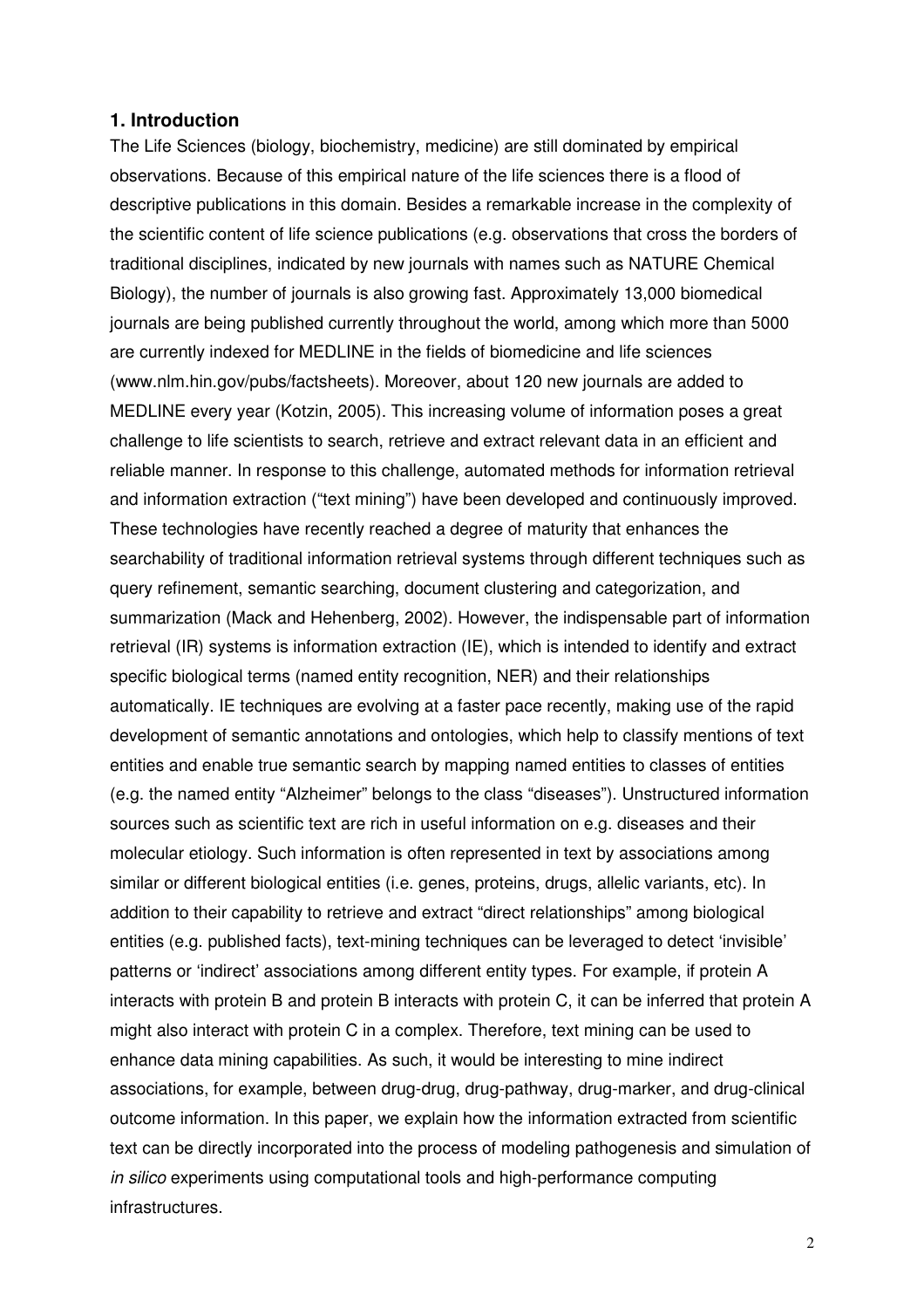## **2. Technologies used for information extraction from text and images**

Technologies for Information extraction (IE) which are currently widely used are based on two approaches: natural language processing (NLP) and statistical methods, namely cooccurrence of entities (Jensen et al., 2006). Using NLP methods, biomedical information within free text is mined through part-of-speech (POS) taggers or part-of-speech stemmers. While the first method labels each word in the sentence according to its grammatical position, the second one recognizes the morphological root of the word (stemming). Since information extraction deals with the semantic structure of the text, the first step toward IE is to identify and tag biological entities in the text; this process, which is called "named entity recognition" (NER), is an active area of research due to the increasing complexity of biomedical language and vocabulary (Krallinger et al., 2005). Rule-based methods, dictionary-based approaches or a combination of these two techniques are often used for information extraction from the text. Table 1 lists different methods which are currently used for IE purposes in the life sciences domain.

| IE methods                              | Approach                                                               |
|-----------------------------------------|------------------------------------------------------------------------|
| Rule-based pattern extraction           | Learned regular expression                                             |
|                                         | patterns                                                               |
| Sequence tagging by machine<br>learning | Probabilistic sequence models<br>(HMM*, CRF**), induced<br>classifiers |
| Dictionary-based pattern<br>matching    | Named entity recognition                                               |

Table 1. List of different methods that are applied to Information Extraction

\* Hidden Markov Models (Rabiner, 1989)

\*\* Conditional Random Fields (Lafferty et al., 2001)

A prerequisite for IE is entity recognition which is considered one of the most challenging areas in text mining, mainly due to the lack of standard naming (Jensen et al., 2006). Abbreviations and synonyms, which represent biological named entities in the text should be distinguished from the background; for instance, the gene name "AR" which stands for androgen receptor should be distinguished from the acronym for "Arkansas state". Therefore, recent systems are supported by ontologies or dictionaries containing a comprehensive list of synonyms in order to reduce the number of false positives; for example, ProMiner developed at Fraunhofer Institute for Algorithms and Scientific Computing, SCAI, (Hanisch et al., 2005) is a rule-based system that is supported by regularly updated organism-specific dictionaries. The system resolves the ambiguities using context information and is aware of acronyms (Figure 1).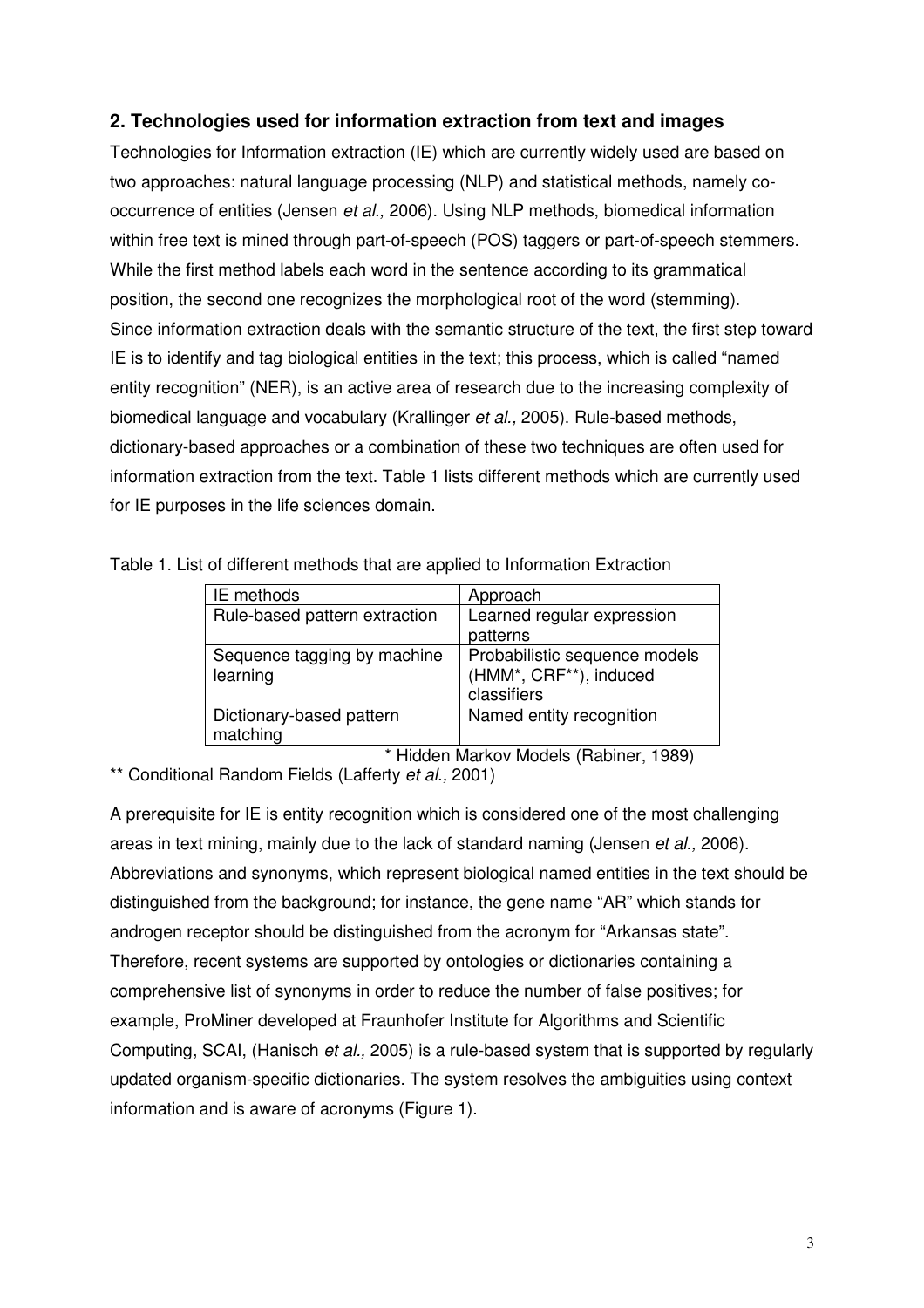# 167. Cardioprotective activity of Ginkgo biloba Phytosomes in isoproterenolinduced myocardial necrosis in rats: a biochemical and histoarchitectural evaluation.

Publiced 18513933 Authors: Vandana S Panda, Suresh R Naik, Date: 2008-08- Journal: Experimental and toxicologic pathology : official journal of the Gesellschaft für Toxikologische Pathologie SciMago: 0.147

 $\Box$  Statistics

The protective effects of Ginkgo biloba Phytosomes (GBP) in isoproterenol (ISO)-induced cardiotoxicity and the antioxidant activity involved in this protection were investigated in rats. Myocardial infarction was produced in rats with 65, 85, 120 and 200mg/kg of ISO administered subcutaneously (sc) twice at an interval of 24h. An ISO dose of 85mg/kg was selected for the present study as this dose offered significant alteration in biochemical parameters and moderate necrosis in heart. Effect of GBP oral treatment for 21 days at two doses (100mg and 200mg/kg body weight) was evaluated against ISO (85mg/kg, sc)-induced cardiac necrosis. Levels of marker enzymes (AST, LDH and CPK) were assessed in serum and heart, antioxidant parameters viz., reduced glutathione (GSH), superoxide dismutase (SOD), catalase (CAT), glutathione peroxidase (GPx) and glutathione reductase (GR) and malondialdehde (MDA) were assayed in heart homogenate. Significant myocardial necrosis, depletion of endogenous antioxidants and increase in serum levels of marker enzymes were observed in ISO-treated animals when compared with the normal animals. GBP elicited a significant cardioprotective activity by lowering the levels of serum marker enzymes and lipid peroxidation and elevated the levels of GSH, SOD, CAT, GPx and GR. The present findings have demonstrated that the cardioprotective effects of GBP in ISO-induced oxidative damage may be due to an augmentation of the endogenous antioxidants and inhibition of lipid peroxidation of membrane.

Figure 1. Visualization of ProMiner performance on recognition of biological named entities. In this example, the word "CAT" has been correctly detected as gene name for Catalase; genes/proteins, drugs, and disease are also highlighted by gray

As well as free text, images constitute another source of relevant information, which is frequently found in publications, especially in the chemical and biochemical domain. The above-mentioned text mining technologies have contributed significantly to the progress of recognition and extraction of chemical named entities from text and image captions, but the big challenge with chemical structure depictions is how to convert a structural image to a computer readable structure representation format; such structural data can be stored in searchable databases and used for drug discovery purposes (Banville, 2006). The first attempts at automated extraction of chemical structure information from images and their conversion into computer readable chemical structure representation formats appeared in the 1990s (McDaniel and Balmuth, 1992). A commercial tool for extraction of chemical data from literature, CLiDE, (standing for "chemical literature data extraction") was developed in the middle of the 1990s (Ibison et al., 1993). Very recently, an advanced tool for chemical structure mining (chemoCR<sup>™</sup>) has been developed at Fraunhofer Institute SCAI. chemoCR combines pattern recognition techniques with supervised machine-learning concepts and a chemical expert system in order to identify the most significant semantic entities (e.g. chiral bonds, super atoms, reaction arrows, etc.) from chemical depictions. The system is still being improved, but the current version is now "production ready", meaning that chemical structures can be directly used as input into *in silico* experimentation such as virtual screening.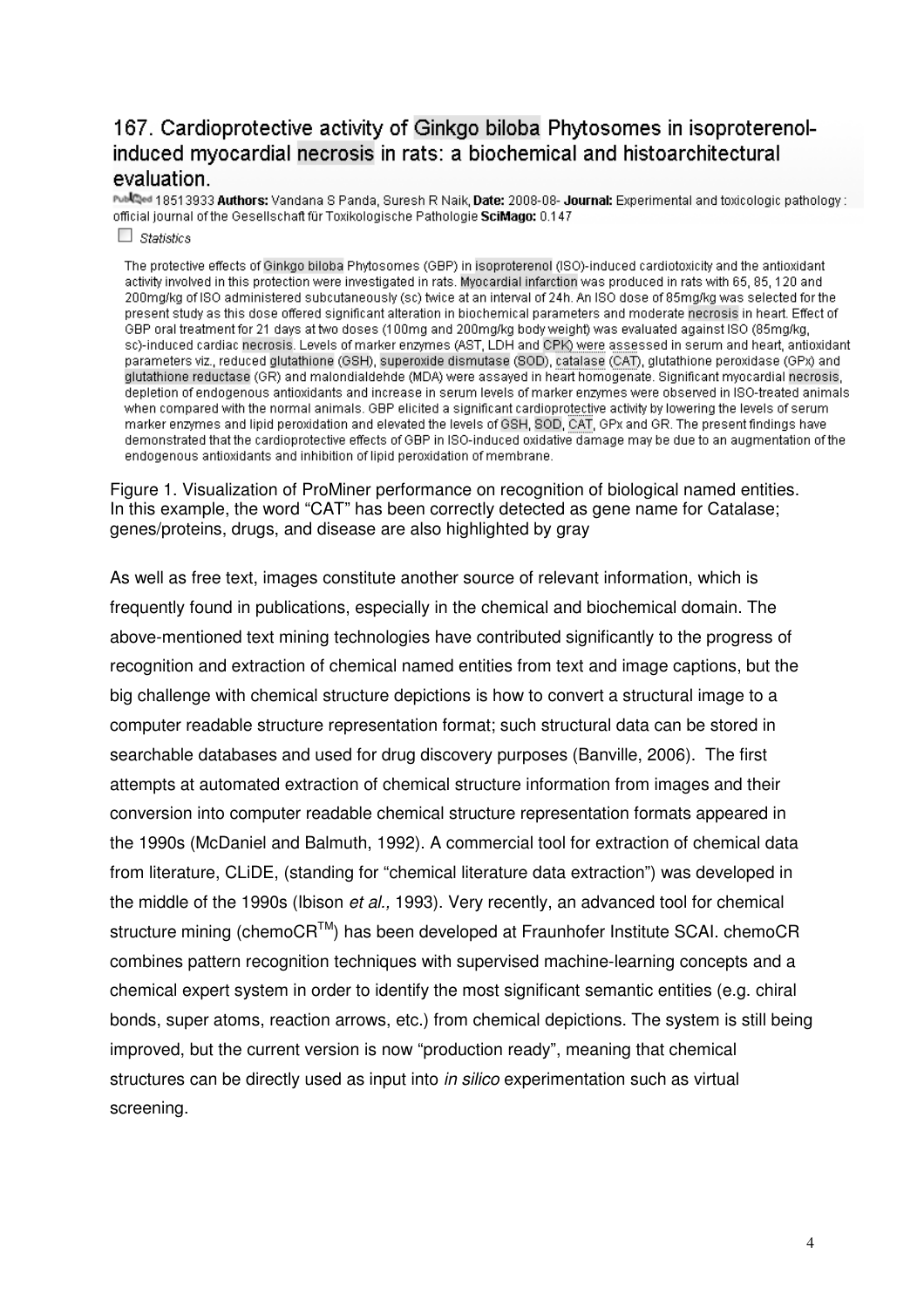## **3. Direct application of extracted data from text to in silico experiments**

Given such considerable advancements in information extraction from text and images, one might ask how these data extracted from the literature can be used to enhance our understanding and knowledge in the biomedical domain. In their review, Krallinger et al. (2005) point out four applications for text mining, namely functional annotation of genes and proteins, extraction of subcellular localizations, statistical analysis of gene expression articles, and prediction of protein-protein interactions. Among these applications, the statistical approaches have been extended to annotating the content of expression databases; for example, very recently Ruau et al. (2008) used ProMiner (Hanisch et al., 2005) to annotate data entries (biological sample information) in the Gene Expression Omnibus (GEO) microarray repository by employing text-mining and expression profile correlation. In this way, the annotation process could be automated.

In addition to the usage scenarios mentioned by Krallinger et al. (2005), we foresee that extracted data from scientific publications can be directly used in *in silico* experiments. An *in* silico experiment has been defined as "a procedure that uses computer-based information repositories and computational analysis to test a hypothesis, derive a summary, search for patterns, or demonstrate a known fact" (Foster and Kesselman, 1999). In other words, an in silico experiment involves the use of local and remote resources to test a hypothesis (Stevens et al., 2003). Since biological systems comprise of dynamic interactions between non-linear processes on tempo-spatial scales, their analysis and modeling requires integration of all relevant information at multiple levels from molecular and cellular to organ levels. For this reason, life scientists frequently need to collect information from different databases such as EntrezGene, SwissProt, or PDB (Protein Data Bank), and use them in combination in order to be able to test their hypotheses in the *in silico* environment before they proceed to the more expensive and time-consuming experimental lab work. Therefore, computer models and simulation environments provide the researchers with a convenient test ground to go through the process of "trial and error" and further optimize and validate the outcome of their experiments before proceeding to the real experimental settings in the molecular biology laboratory. In the following, we demonstrate how literature-based information is directly used in *in silico* modeling and simulation experiments.

#### **3.1 In silico Network-based modeling of complex diseases**

Many human diseases (over 1500) have been found to result from a defect in the function of a single gene; for example sickle-cell anaemia is a blood disorder which is characterized by abnormal sickle shape of red blood cells because of a mutation in the haemoglobin gene. Such so-called "Mendelian" diseases occur rarely and their transmission follows a characteristic pattern (e.g. dominant, recessive, sex-linked). However, there are many other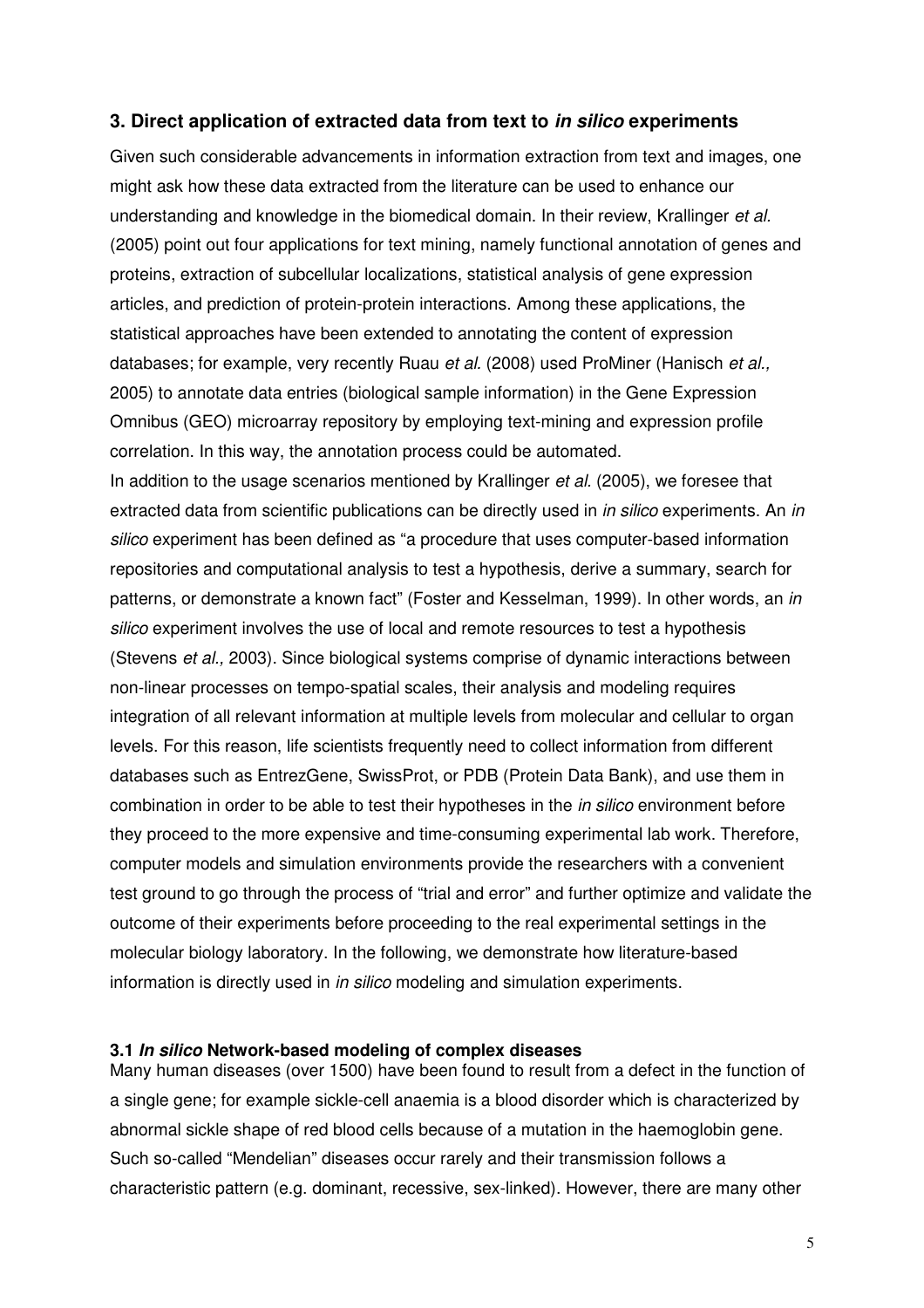diseases that are more "common" in the human population and their inheritance follows a familial pattern; such diseases are often referred to as "complex diseases" because they are not the result of simple Mendelian inheritance (Botstein and Risch, 2003); instead they are likely to arise from mutations in more than one gene or different mutations in the same gene (Goh et al., 2007). Usually an unknown number of multiple defected genes are involved, which are also interacting with environmental factors and lead to the manifestation of such diseases as coronary heart disease, hypertension, diabetes, obesity, various cancers, and neurodegenerative diseases (Motulsky, 2006).

The polygenic nature of complex diseases (contribution of many mutated genes with low effect) has a great impact on the underlying cellular network at different molecular levels from gene expression to proteomic and metabolic levels. In other words, for us to be able to understand the biological mechanism(s) underlying complex diseases, it is necessary to consider the contribution of all possible defected genes and their products in a network of dependencies. Nowadays, high-throughput technologies have made it possible to look at the disease state from a global or system view and have produced a large amount of data at each molecular level. For instance, genome chip and microarray technology now allows us to study the activity of large numbers of genes simultaneously and to create a global picture of cellular function under different conditions (disease vs. healthy samples).

Integration of all such data into comprehensible models using computational tools allows us to understand the biological complexity behind complex diseases by simulating the behaviour of cells under disease conditions in a virtual environment. In silico modeling provides a suitable framework for the integration of high-dimensional data across different biological domains which can be used for hypothesis generation and prediction; for example, in a cellular interaction network proper intervention points can be hypothesized as drug target candidates and modulating these points in silico may predict the clinical readout at the phenotypic level (Butcher et al., 2004). Recent application of network theory to the biological field has laid down the foundation of a model framework known as "integrative functional informatics" or "integrative bioinformatics" (Figure 2).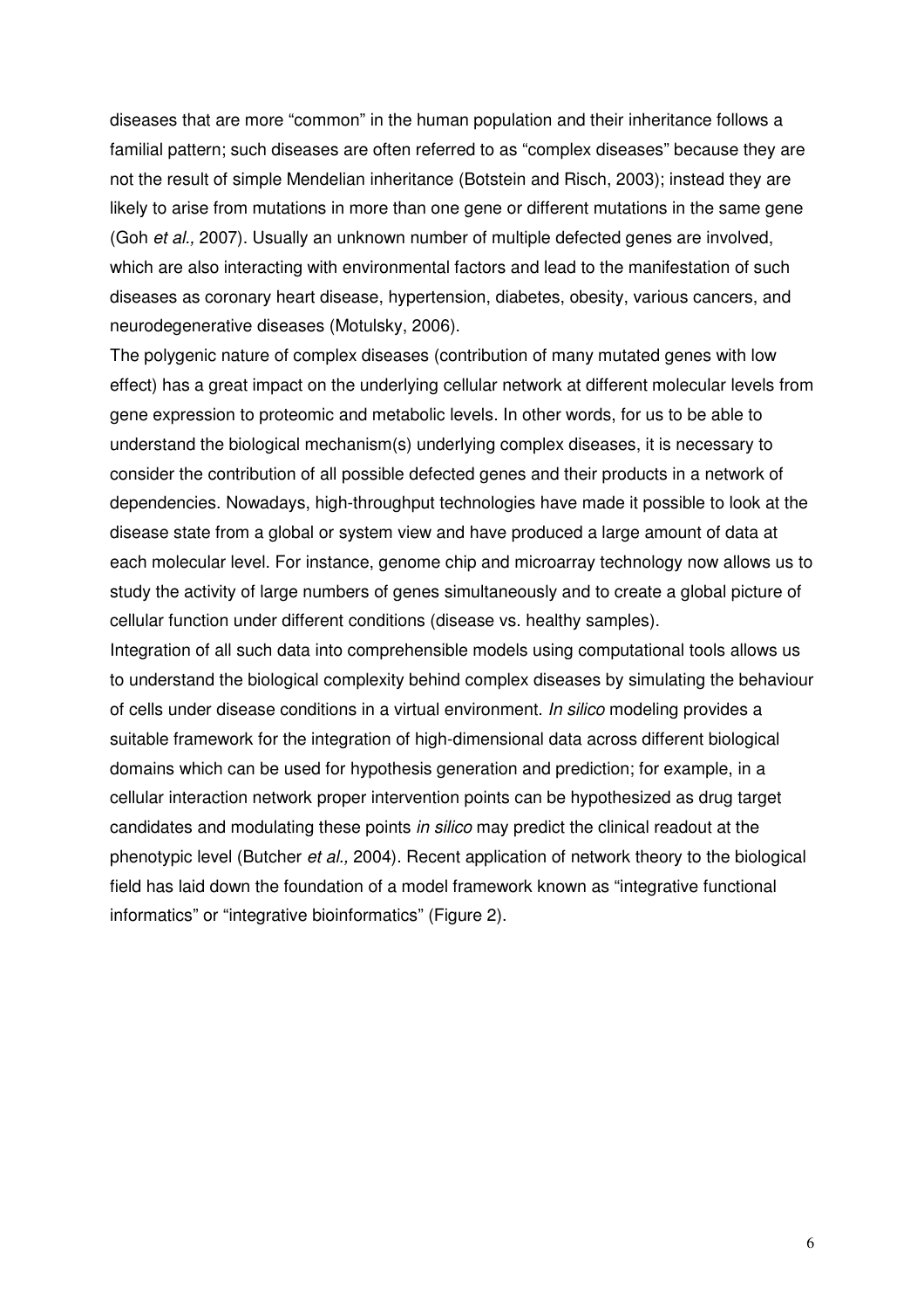

Figure 2. A systems biology view at the pathogenesis mechanisms in cancer. The aim of integrative bioinformatics is to aggregate the biological data at different levels and derive a model that is an indicator of underlying cellular interactions under disease state.

Network-based models have been successfully constructed and employed to tackle the complexity of common diseases from different angles, including identification of diseasemodifying proteins in ataxia (Lim et al., 2006), finding novel drug targets for prostate adenocarcinoma (Ergun et al., 2007), analysis of allergic response in asthma (Lu et al., 2007), and network-based classification of breast cancer metastasis (Chuang et al., 2007). Such networks represent the reduced form of complex interactions among cellular components so that each node stands for a molecular component and two nodes are connected with a link if they interact. The nodes and links together form an interaction network, which is translated into the mathematical language of graphs (Barabasi and Oltvai, 2004). Networks serve as models for the integration of cellular information as well as the generation of a predictive hypothesis about the behavior of a biological system; for example, if changes in gene activity can be mapped to changes of corresponding secreted proteins in the blood, perhaps diagnosis of the disease could be easily done by testing the amount of such proteins in the blood (Hood et al., 2004).

Evidence extraction from literature is often the preliminary step in formulating a network hypothesis for disease modeling. For instance, Pujana et al. (2007) first constructed a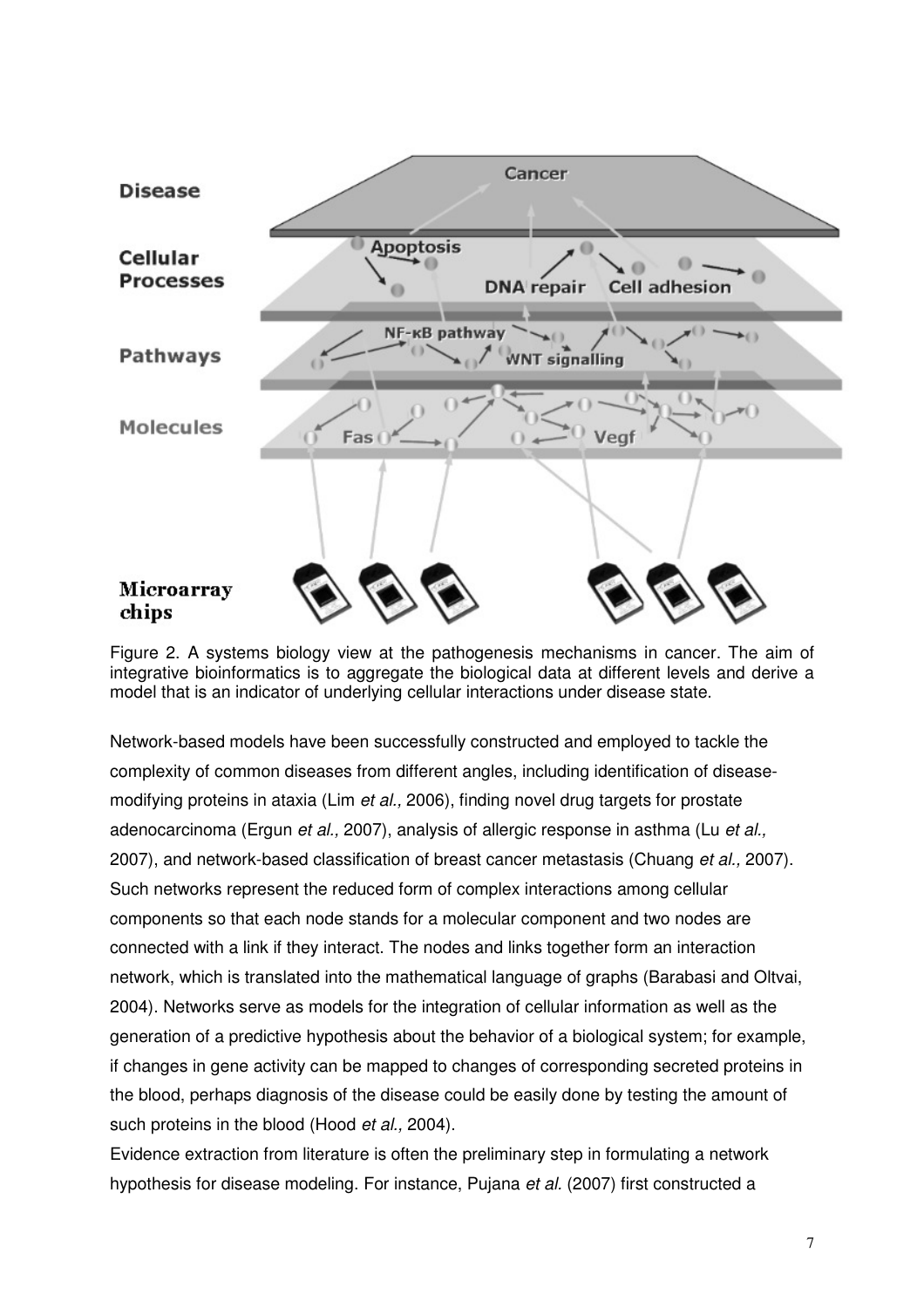literature-based network of human Protein-Protein Interaction (PPI) using four reference genes and then projected gene co-expression profiles onto this network; they enriched the resultant networks with additional information from human and other model organisms and successfully identified and experimentally validated a new component of this susceptibility network.

Each individual has a unique genetic makeup and this uniqueness accounts for the phenotypic variations observed among individuals in the human population (Kruglyak and Nickerson, 2001). These variations in genetic composition (also called "genetic polymorphisms") may have a great impact on disease susceptibility. Such polymorphisms constitute the genetic component of complex human diseases but they are thought to trigger the process of pathogenesis under the influence of environmental factors. To find out which genetic variants increase disease risk, all the variations across the human genome are genotyped and those variants which are quantitatively recognized as risk factors are determined. Identification of susceptibility genes is a progressing field of research, as it is expected that many susceptibility variants will be discovered in the future (Iles, 2008). In an attempt to identify the most important susceptibility players in breast cancer and to explore their relationships with other known susceptibility mutations in humans, our group at Fraunhofer SCAI used a network-based approach to test the hypothesis that single-point errors in the genetic code of multiple proteins lead to an increased level of susceptibility to breast cancer and that the degree of susceptibility depends on the position and function of each protein in the entangled network of cellular interactions. For this purpose, a human PPI network, relevant to breast cancer, was constructed and the susceptibility dataset drawn from 1140 patients with breast cancer (Hunter et al., 2007) was mapped onto this network. This network was topologically characterized and also compared to the randomized version. Topological and functional analyses of this network identified 13 significant genes which might play a central role in conferring susceptibility to the development of breast tumors. In parallel, we employed SCAIview – a knowledge discovery tool developed at Fraunhofer SCAI (Friedrich et al., 2008) - to reconstruct a literature-based network of gene co-citations relevant to breast cancer. To explore novel susceptibility associations between our 13 genes and other known ones, we overlaid the co-citation network on the PPI network and found overall 23 novel associations from which 7 associations could be directly or indirectly validated by the literature. Our findings are consistent with the fact that many susceptibility genes have not yet been discovered due to the low heritability of complex traits as well as the underpowered statistical methods used in linkage analyses (Hirschhorn and Daly, 2005). This example shows that the information embedded in free text can be used for more sophisticated purposes than simply extraction of biological entities. Enrichment of molecular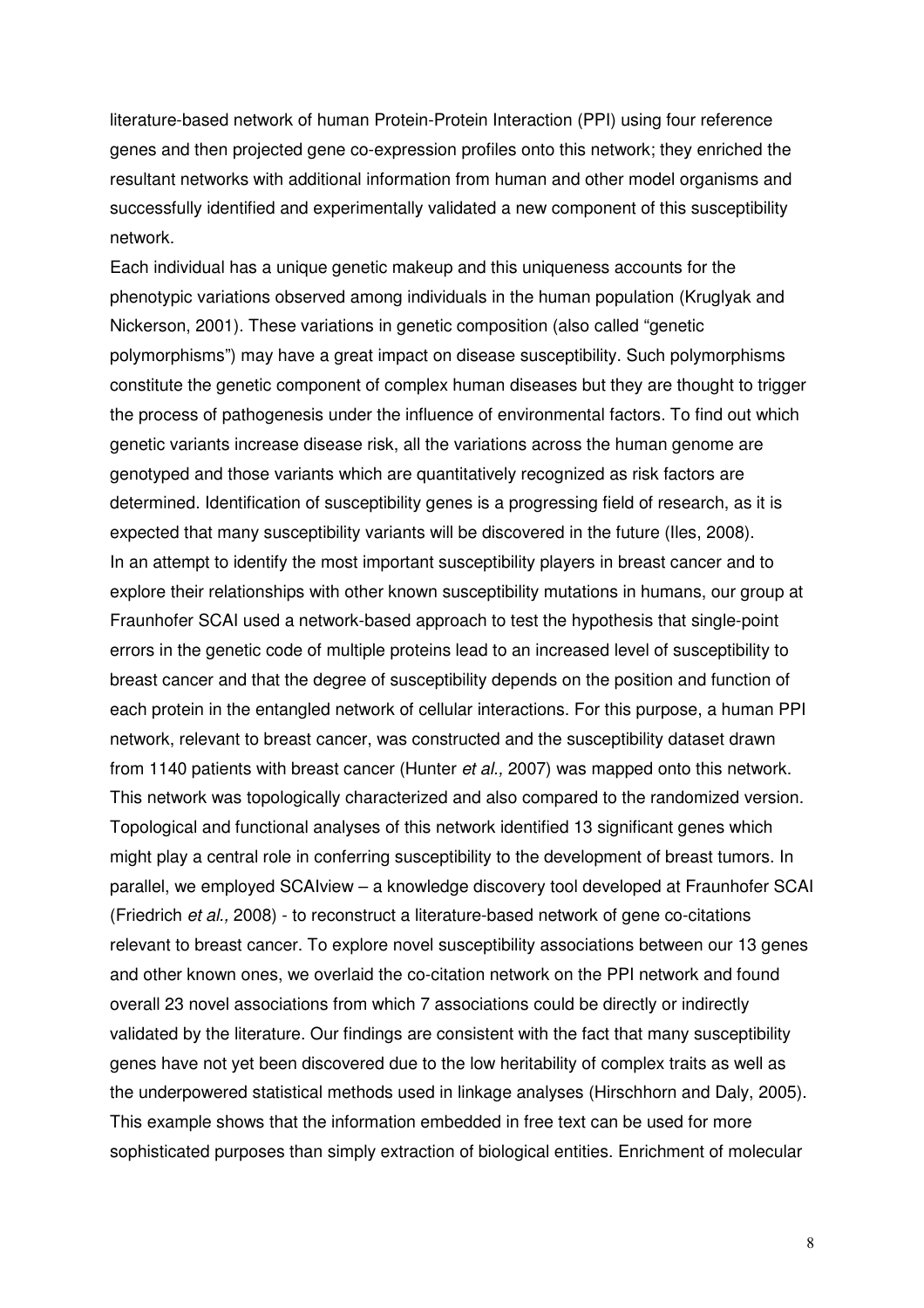network analyses with text-mining data not only increases the added value of the analysis, but also strengthens the validity and interpretability of the results.

## **3.2 In silico experimental environment for high-throughput screening**

With the advent of high-throughput technologies, researchers are now confronted with massive amounts of biological data, which have to be analyzed and interpreted with the help of bioinformatics applications. By integrating different biological datasets, life scientists are able to study the biological system as a whole and thus systems biology approaches are becoming more popular in the course of routine research activities. However, pattern detection, modeling and simulation of the biological system, and hypothesis testing are prerequisite steps in the cycle of systems biology approaches (Figure 3). This strategy has already been adopted by the pharma industry and academia for drug discovery purposes. One limiting factor in adopting this strategy is the demand for high-performance computational capacities. Hence, the concept of the "virtual laboratory" has been introduced, in which computational distributed resources are used as an electronic workspace for drug target identification, selection, and validation (Rauwerda et al., 2006). Grid technology provides a computational backbone for this purpose (Konagaya, 2006).



Figure 3. The cycle of systems biology approaches to disease modeling and prediction.

High-throughput virtual screening by molecular docking is an example of an *in silico* experiment which replaces the high-cost procedure of real HTS (High-Throughput Screening) in experimental laboratories and makes it possible to perform screening of millions of compounds on interesting target proteins in a reliable, rapid, and cost-effective manner (Jacq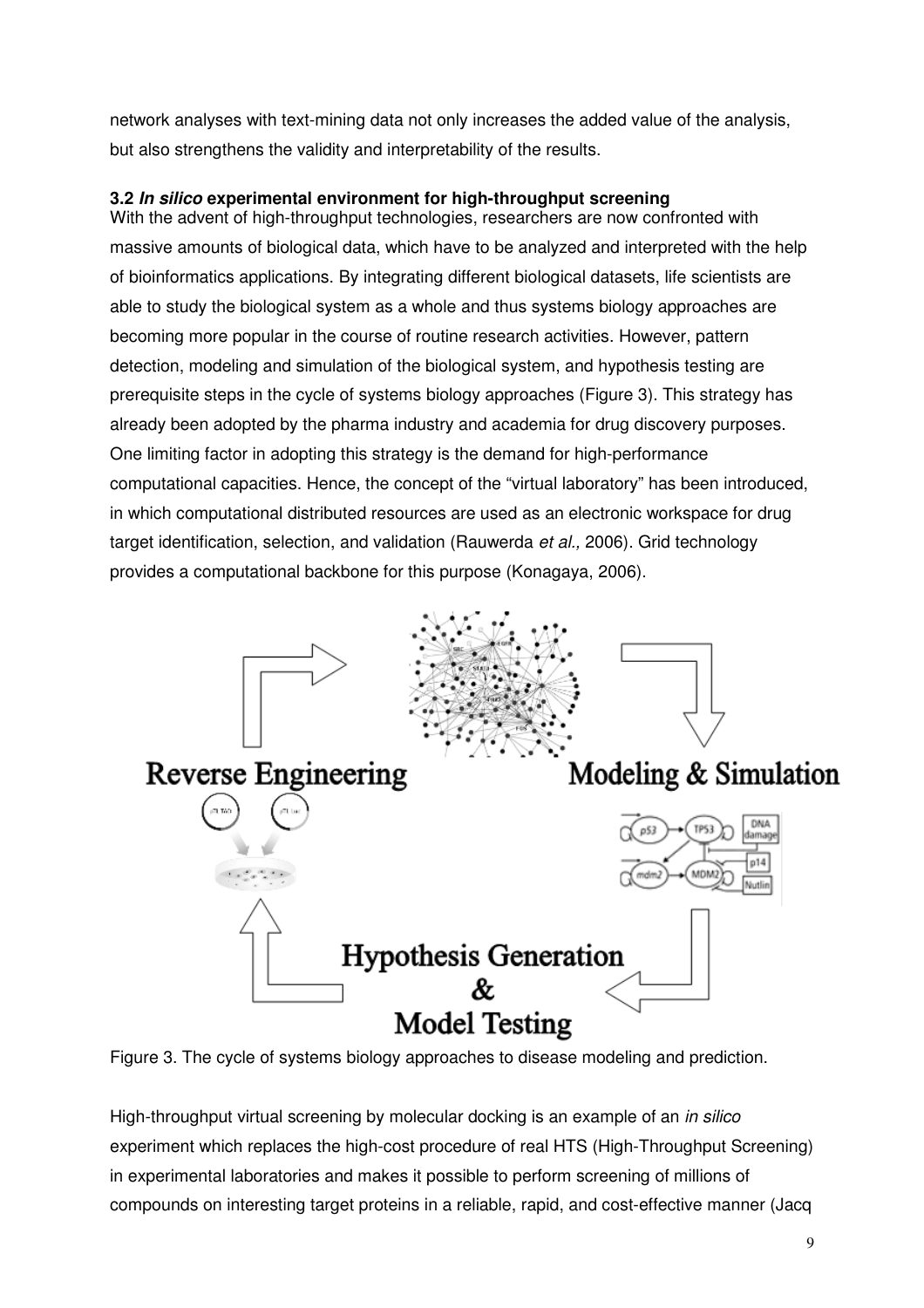et al., 2006). This approach has been successfully applied to searching for hit and lead compounds in the World-wide In Silico Docking On Malaria (WISDOM) project (Jacq et al., 2008).

The WISDOM project encompasses a collaborative framework, which has been established between bioinformaticians, biochemists, pharmaceutical chemists, biologists and grid computing experts in order to produce and make selected lists of potential inhibitors available. WISDOM-I, the first large scale deployment of the molecular docking application on EGEE (Enabling Grids for E-sciencE) [i], which took place from August 2005 to September 2005, has seen 42 million dockings, which is equivalent to 80 years of CPU time. Virtual screening of 500,000 chemical compounds was performed using FlexX software against different plasmepsins (aspartic protease implicated in haemoglobin degradation). On the biological front, three scaffolds were identified, one of which is the guanidino scaffold, which is likely to be novel as they have not been reported as plasmepsin inhibitors before. Experimental results proved that the compounds selected from WISDOM-I function as submicromolar inhibitors against plasmepsin (Kasam et al., 2007; Jacq et al., 2008). The complete workflow employed in the WISDOM project is shown in Figure 4.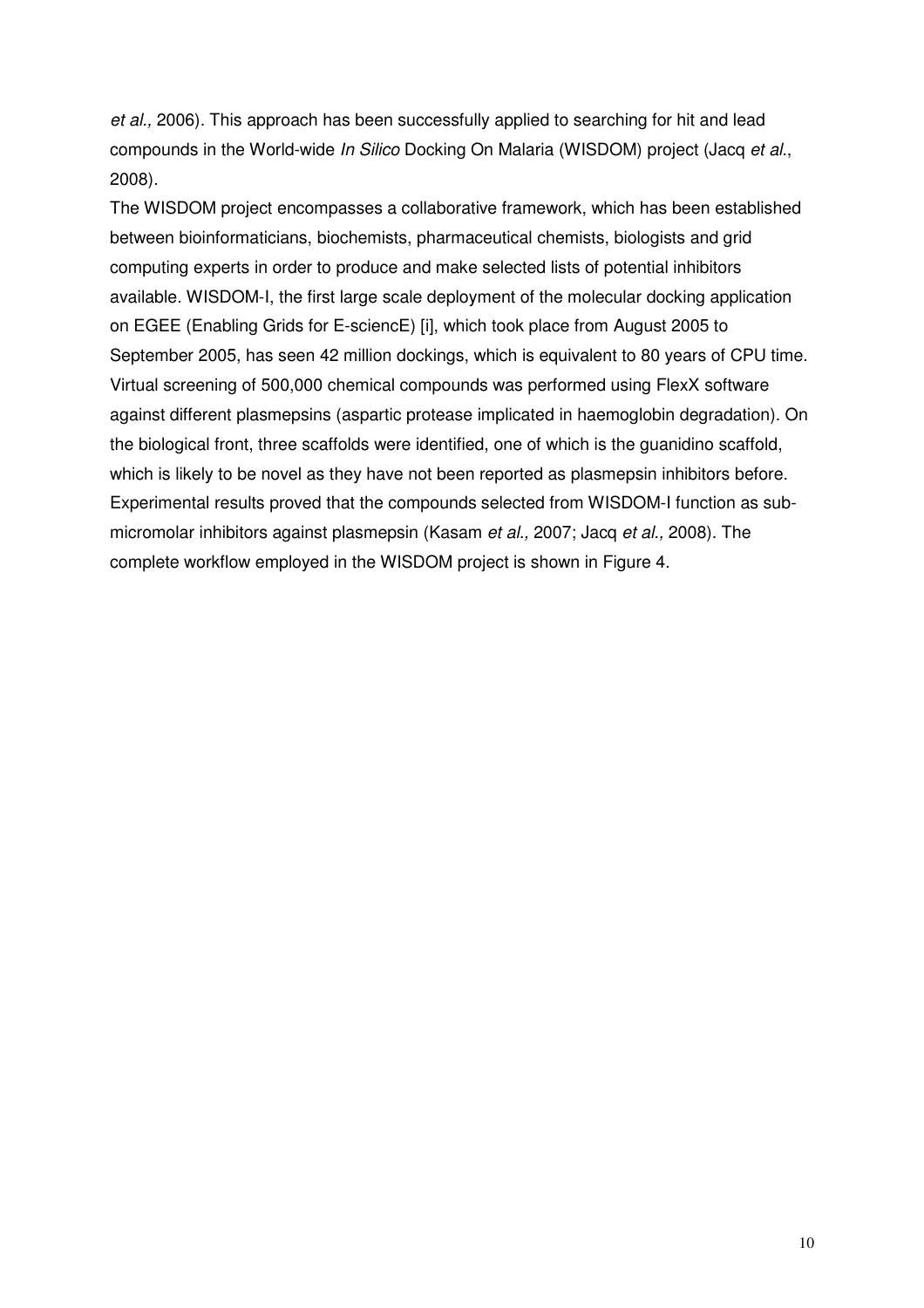

Figure 4. Description of the *in silico* experimentation workflow deployed in the WISDOM project for large scale screening of compounds against Malaria.

With the success achieved by the WISDOM-I project on both the computational and biological sides, several scientific groups around the world proposed targets implicated in malaria, which led to the second assault on malaria, WISDOM-II (Kasam et al., 2007). The target portfolio was broadened, and the ZINC database (4.3 million chemical compounds) was screened against four different targets implicated in malaria. Over the course of 90 days during the winter of 2006, 140 million dockings were recorded, which is equivalent to 413 years of CPU time, representing an average throughput of almost 80,000 dockings per hour. This was made possible by the availability of thousands of CPUs through different infrastructures worldwide. Experimental testing of the compounds finally selected against all the targets is ongoing.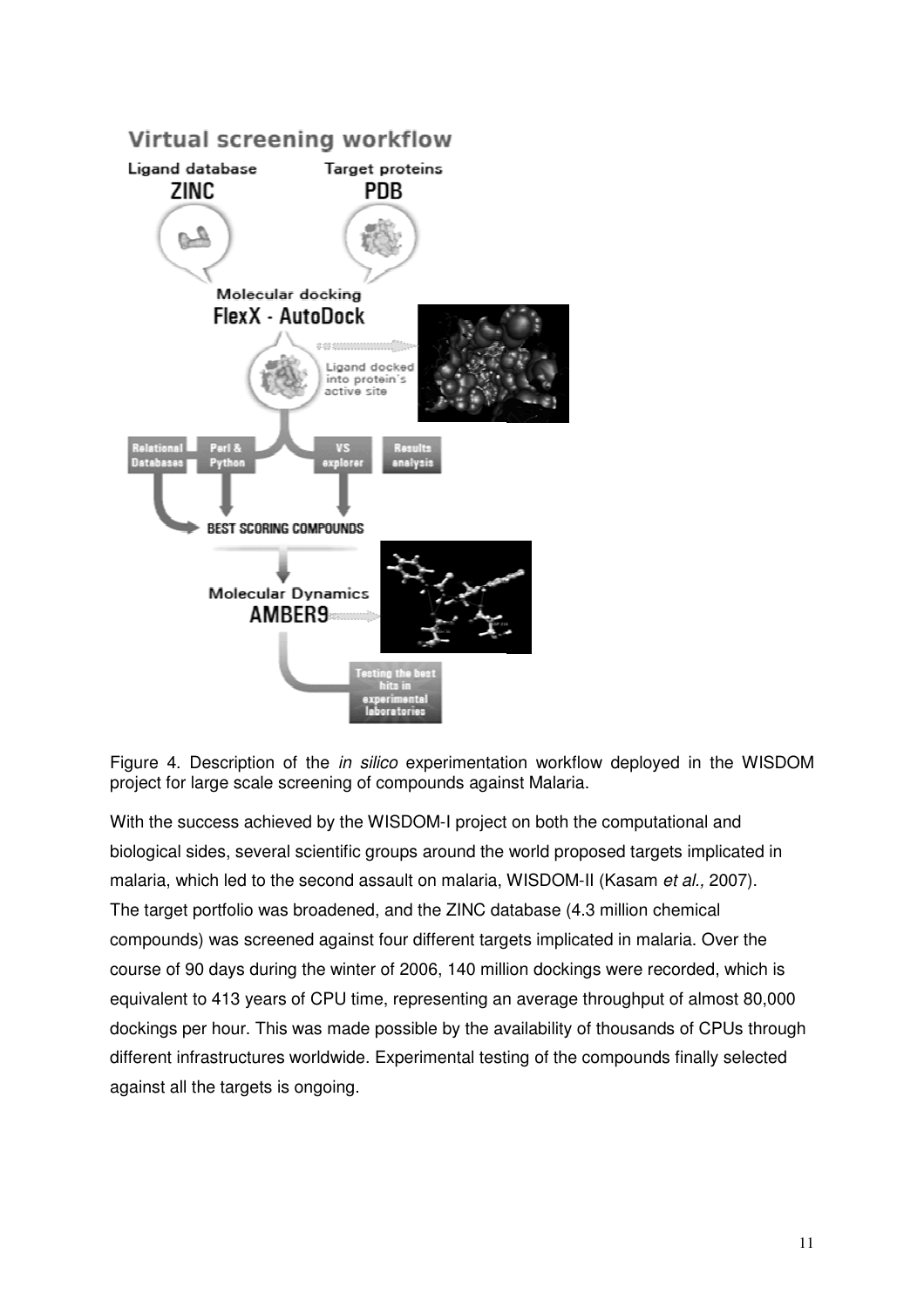## **4. Linking disease modeling to grid-based target identification**

Normally a research process starts with an exploration of a scientific domain by collecting relevant data, information, and previous knowledge, which are often hidden in scientific publications. Accordingly, referring to the scientific literature is usually the first step towards selection of drug targets and validation processes (Whittaker, 2004) because it provides a valid and proper framework for drug target identification purposes. When merged with network-based disease models, the information extracted from the text enhances confidence about the drugability of the candidate target. Moreover, it would be possible to generate informative profiles for each candidate target using information extracted from the text; i.e. literature-based annotation of target nodes on the network model of disease provides enormous insight about drug candidate efficacy and toxicity. Such profiles will be of high value for ranking or prioritizing target candidates. Another potential application field for this strategy is the emerging phenomenon of Polypharmacology in which the drugability of a specific ligand against multiple targets (rather than a single target) is assessed for treatment of polygenic complex diseases (Hopkins, 2008).

To this end, we have devised a knowledge-based workflow for target candidate identification, which incorporates the information extracted from the text directly into the network-based disease model (Figure 5). In this workflow, information retrieval is performed on PubMed abstracts using the user's search query in a context-sensitive manner. Information extraction is accomplished on a relevant subcorpus by a rule-based system that employs a machinelearning technique and resolves the ambiguity problem by using regularly updated organismspecific dictionaries (Hanisch et al., 2005). The system returns the results according to statistical ranking of entities found, based on Kullback-Leibler divergence (relative entropy), meaning that the more relevant entities (e.g. gene names) appear in the top of the ranking list. This system is able to extract co-mentioned biological entities (e.g. gene-gene, proteinprotein) and export them as a co-occurrence network together with the corresponding frequencies of co-mentions in the literature. These frequencies can be later used as the weight of edges in the co-occurrence network for filtering purposes. This co-occurrence network passes through the next module which compiles a protein-protein interaction (PPI) network from manually curated databases such as DIP (Datase of Interacting Proteins), BIND (Biomolecular Interaction Network Database), HPRD (Human Protein Reference Database), etc. Since the PPI network is constructed using expert-curated protein interaction data from databases, it provides a well-defined backbone for mapping the co-occurrence network and exploring potential novel associations suggested by the text mining approach. The output of the workflow is a network model which consists of both curated and text-based information and can be further enriched by different types of biological data adopted from molecular databases (e.g. gene expression values) or from the text itself (e.g. pathological or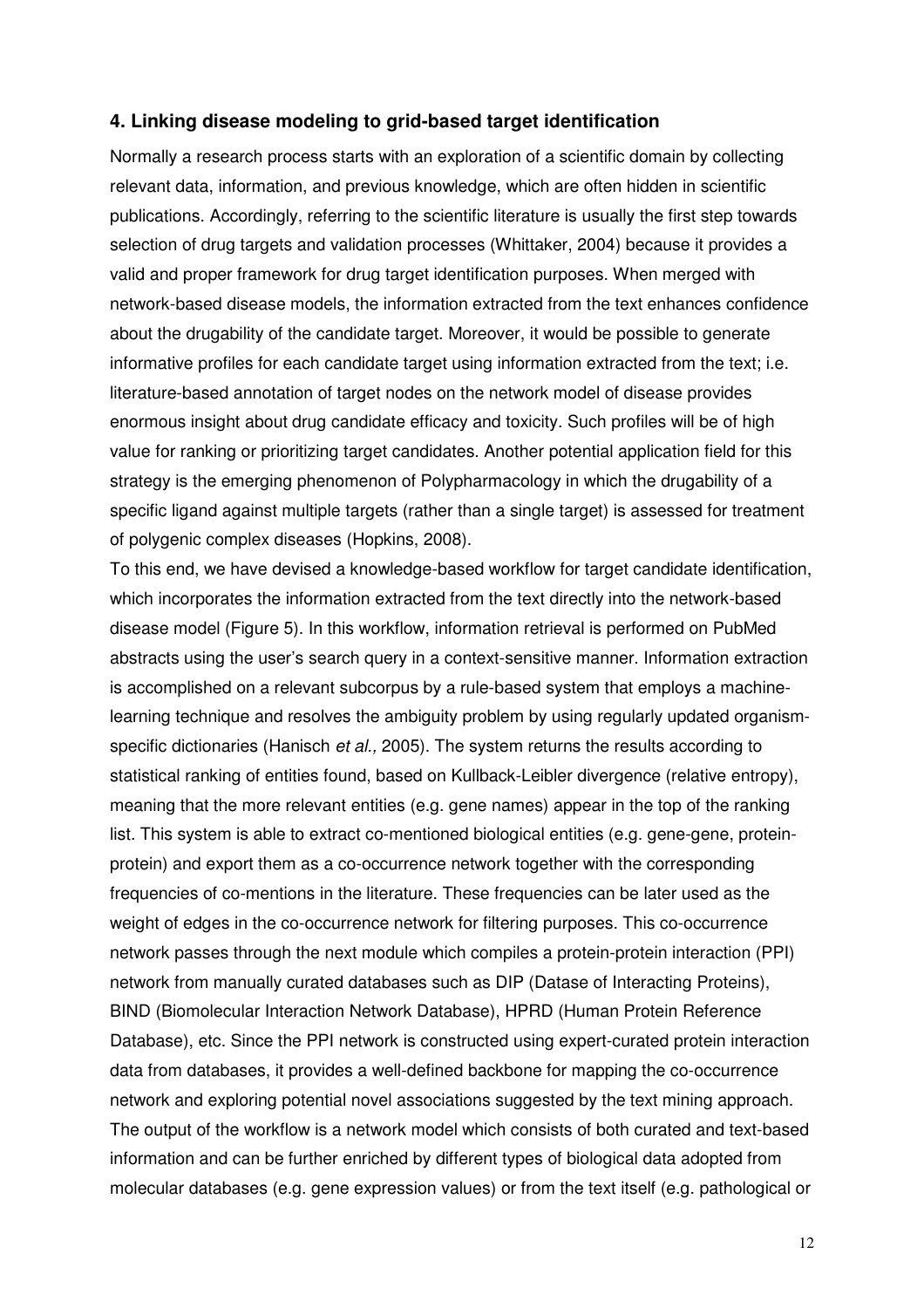clinical context). This network model is then subjected to statistical analysis to identify the key biological elements correlated with the pathogenesis mechanism.



Figure 5. A knowledge-based workflow for target candidate identification. The information from the text is incorporated in the form of co-occurrences and annotations which are directly extracted by the SCAIView knowledge discovery tool.

The advantage of the text-mining data over expert curated data is that text-mining data are extracted from up-to-date information in the literature, thus increasing the chances of uncovering novel associations. Whereas manually (expert) curated data represent wellestablished knowledge (which is often represented in cartoon-like schemata), text-mining derived knowledge seems to be more suited to fostering the generation of novel hypotheses. The results from the above workflow are hypothetical suggestions and need to be tested in an in silico environment using simulation techniques; by this means, it can be ensured that the most promising target candidate will be selected to pass through the next expensive steps of the drug discovery pipeline. Automatic ligand-target dockings on high-performance grid computing infrastructures can help us effectively for this purpose: a library of numerous drug-like molecules is docked against candidate targets and consequently docking properties for all ligand-target combinations can be computed on a grid-enabled high-performance architecture in a very time- and computational-efficient manner. The most promising combinations are then selected and directed towards the next steps of the drug discovery pipeline (Figure 6).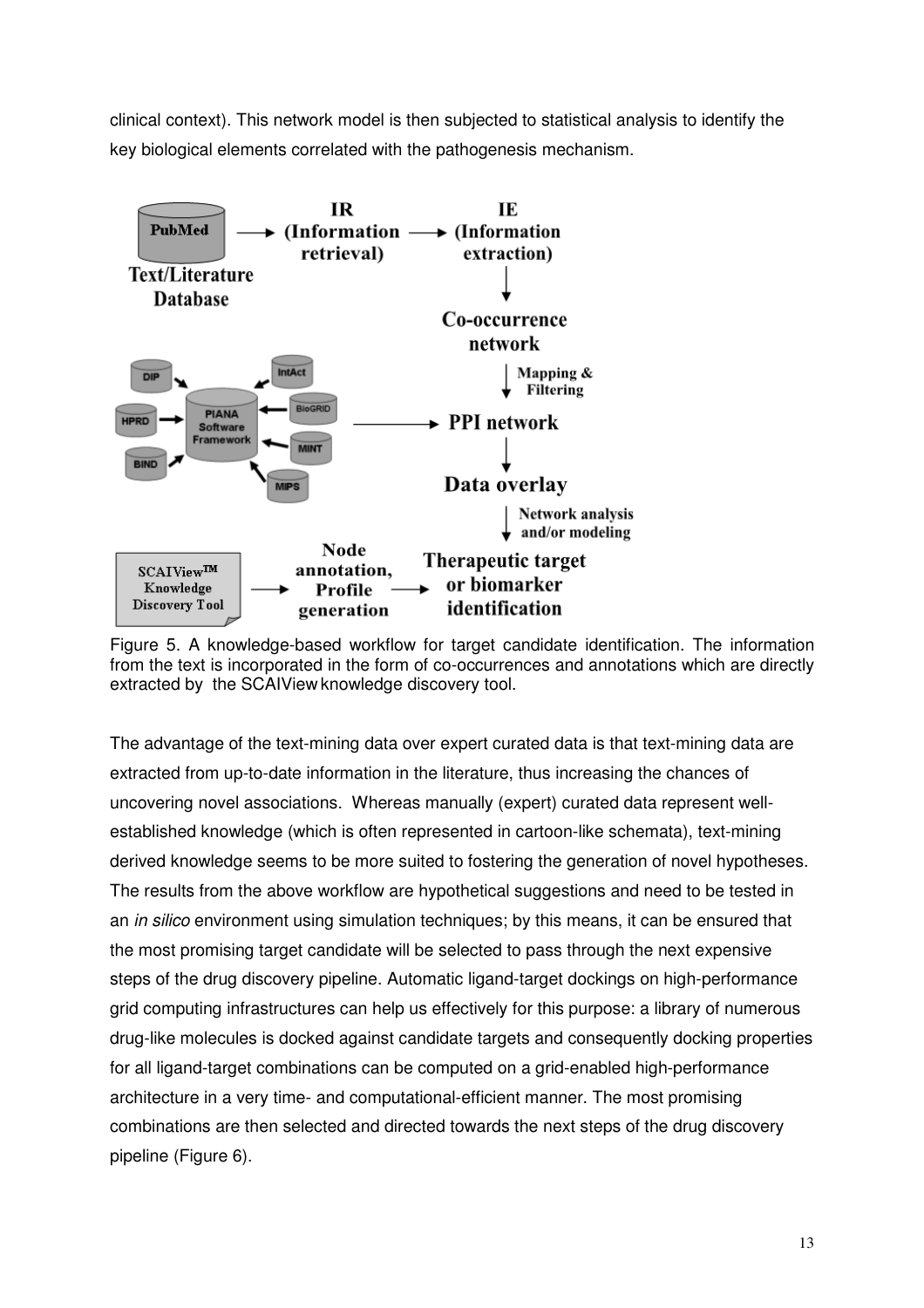

Figure 6. Proposed in silico experimentation framework for the enhancement of efficiency and productivity in the early steps of the drug discovery workflow.

In conclusion, the embedding of text and data mining methodologies in the architecture of in silico experimentation environments not only complements the experimental data but also enhances the predictive power of the resultant semantic model for the disease in question. Currently, drug development and productivity is facing a high rate of failure (as much as 30%) due to a lack of efficacy and clinical safety (Kola and Landis, 2004). Integration of literature evidence into in silico disease models at the very beginning of the drug discovery pipeline, as well as providing a high-performance simulation infrastructure for in silico testing of drug target candidates, generated from the hypothetical results of *in silico* disease models, will be of high value for overcoming such attritions.

## **5. Looking to the future**

Direct extraction of biological information from text will certainly ease the curation process for databases, which is a challenging task for database annotators and domain experts. But it can be foreseen that in the not so distant future, textual data will be an indispensable part of "integrative biology" models, which aim at predicting biological outcomes by putting different components together.

The information encoded in the body of scientific literature has more to offer than can be found by traditional reading of publications one by one. The ability to look at hundreds of thousands of publications simultaneously and to do statistical analysis on factual statements in scientific text opens new perspectives for scientific work in the life sciences. For example,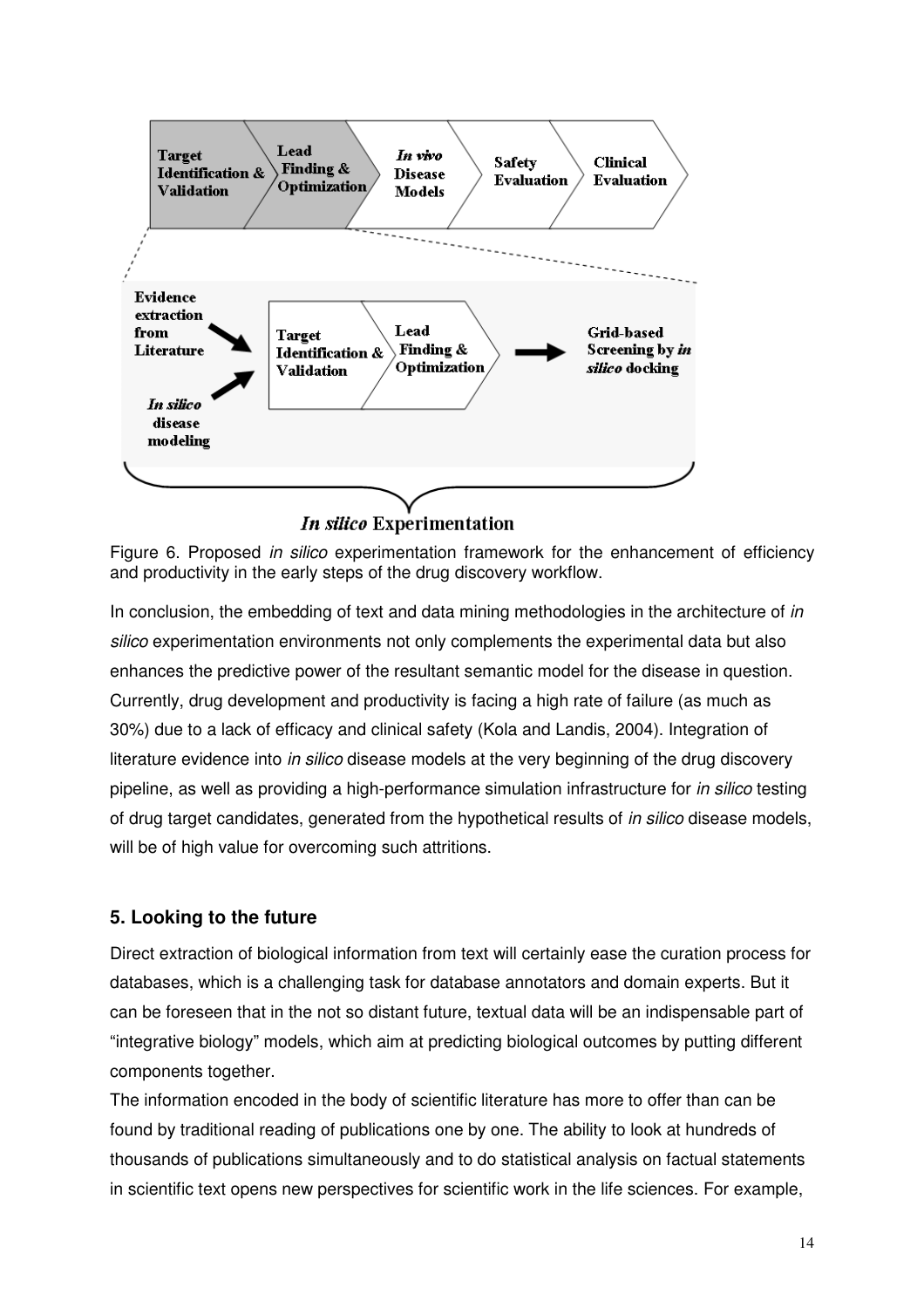another type of data that is of enormous potential in biomarker and target discovery corresponds to clinical outcome information, which reflects the physiological response to a drug or the diagnostic/prognostic value of specific biomarkers. So far such information in the text has been underutilized, although they offer complex descriptions of disease genotype and phenotype. Hence, there is a need to develop specialized terminologies for the extraction of clinical and biomarker information from the literature. Moreover, we expect that textual data embedded in the biomedical literature will play an important role in evidencebased approaches in medicine, such as empowering clinical decision-support systems by means of automated screening of scientific text for statements encoding medical evidence.

#### **Notes**

[i] http://www.eu-egee.org/

## **References**

Banville, D.L. (2006), "Mining chemical structural information from the drug literature", Drug discovery today, Vol. 11 No. 1, pp. 35-42.

Botstein, D. and Risch, N. (2003), "Discovering genotypes underlying human phenotypes: past successes for mendelian disease, future approaches for complex disease", Nature genetics, Vol. 33 Suppl., pp. 228–237.

Butcher, E. C., Berg, E. L. and Kunkel, E. J. (2004), "Systems biology in drug discovery", Nature biotechnology, Vol. 22, pp. 1253-1259.

Chuang, H., Lee, E., Liu, Y., Lee, D. and Ideker, T. (2007) "Network-based classification of breast cancer metastasis", Molecular systems biology, Vol. 3:140, available at: http://www.pubmedcentral.nih.gov/picrender.fcgi?artid=2063581&blobtype=pdf (accessed 16 April 2009).

Ergun, A., Lawrence, C. A., Kohanski, M. A., Brennen, T. A. and Collins, J. J. (2007), "A network biology approach to prostate cancer", Molecular systems biology, Vol. 3:82, available at: http://www.pubmedcentral.nih.gov/picrender.fcgi?artid=1828752&blobtype=pdf (accessed 16 April 2009).

Foster, I. and Kesselman, C. (Ed.) (1999), The Grid: Blueprint for a New Computing Infrastructure, Morgan Kaufmann Publ., San Francisco, Calif.

Friedrich, C. M. et al. (2008), "@neuLink: A Service-oriented Application for Biomedical Knowledge Discovery", in Solomonides, T. (Ed.), Global healthgrid, IOS Press, Amsterdam, pp. 165-172.

Goh, K. I., Cusick, M.E., Valle, D., Childs, B., Vidal, M. and Barabasi, A. L. (2007), "The human disease network", Proceedings of the National Academy of Sciences of the United States of America, Vol. 104 No. 21, pp. 8685-8690.

Hanisch, D., Fundel, K., Mevissen, H.-T., Zimmer, R. and Fluck, J. (2005), "ProMiner: Organism-specific protein name detection using approximate string matching", BMC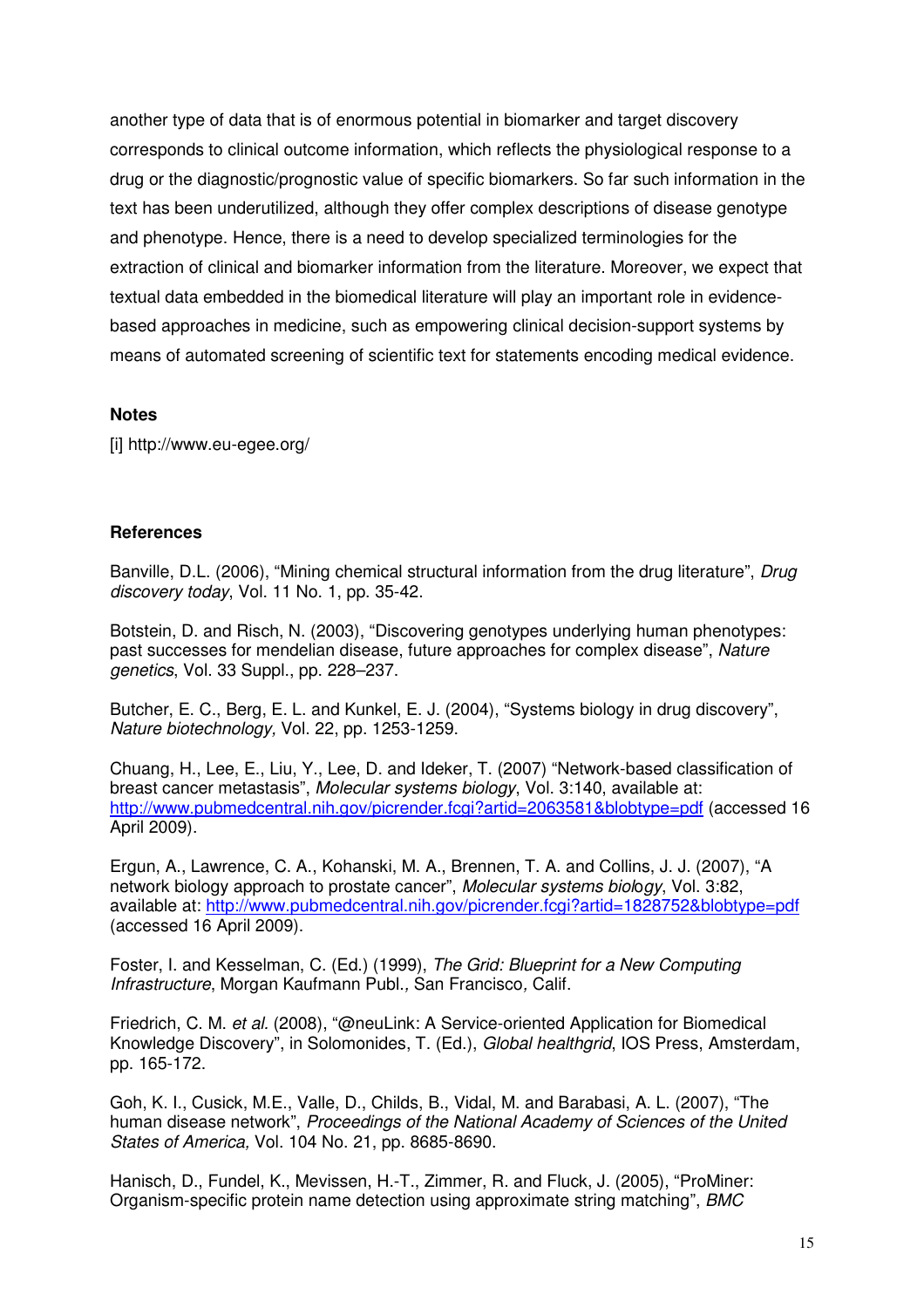Bioinformatics, Vol. 6 Suppl.1, S14, available at: http://www.biomedcentral.com/1471- 2105/6/S1/S14 (accessed 29 May 2009).

Hirschhorn, J. N. and Daly, M. J. (2005) "Genome-wide association studies for common diseases and complex traits", Nature reviews. Genetics, Vol. 6, pp. 95–108.

Hood, L., Heath, J. R., Phelps, M. E. and Lin, B. (2004), "Systems biology and new technologies enable predictive and preventive medicine", Science, Vol. 306**,** pp. 640-643.

Hopkins, A. L. (2008), "Network pharmacology: the next paradigm in drug discovery", Nature chemical biology, Vol. 4, pp. 682-690.

Ibison, P. et al. (1993), "Chemical literature data extraction: The CliDE project", Journal of chemical information and computer sciences, Vol. 33, pp. 338–344.

Iles, M. M. (2008), "What can genome-wide association studies tell us about the genetics of common disease?", PLoS Genetics, Vol 4 No. 2: e33, available at: http://www.plosgenetics.org/article/info:doi%2F10.1371%2Fjournal.pgen.0040033 (accessed 17 April 2009).

Jacq, N. et al. (2006), "Demonstration of in silico docking at a large scale on grid infrastructure", Studies in health technology and informatics, Vol. 120, pp. 155-157.

Jacq, N., Salzemann, J., Legré, Y., Reichstadt, M., Jacq, F., Medernach, E., Zimmermann, M., Maaß, A., Sridhar, V., Vinod-Kusam, K., Montagnat, J., Schwichtenberg, H., Hofmann, M. and Breton, V. (2008), "Grid enabled virtual screening against malaria", Journal of grid computing, Vol. 6 No. 1, pp. 29-43.

Jensen, L. J. et al. (2006), "Literature mining for the biologist: from information retrieval to biological discovery", Nature reviews. Genetics, Vol. 7, pp. 119–129.

Kasam, V., Zimmermann, M., Maaß, A., Schwichtenberg, H., Wolf, A., Jacq, N., Breton, V. and Hofmann, M. (2007), "Design of Plasmepsin Inhibitors: A Virtual High Throughput Screening Approach on the EGEE Grid", Journal of chemical information and modeling, Vol. 47 No. 5, pp. 1818-1828.

Kasam, V., Salzemann, J., Jacq, N., Mass, A. and Breton, V. (2007), "Large Scale Deployment of Molecular Docking Application on Computational Grid infrastructures for Combating Malaria", in Schulze, B. (Ed.), Seventh IEEE International Symposium on Cluster Computing and the Grid: CCGrid 2007, 14-17 May 2007, Rio de Janeiro, Brazil, IEEE Computer Society, Los Alamitos, Calif., pp. 691-700.

Kola, I. and Landis, J. (2004), "Can the pharmaceutical industry reduce attrition rates?", Nature reviews. Drug discovery, Vol. 3, pp. 711–716.

Konagaya, A. (2006), "Trends in life science grid: from computing grid to knowledge grid", BMC Bioinformatics, Vol. 7 Suppl 5, S10, available at: http://www.biomedcentral.com/content/pdf/1471-2105-7-S5-S10.pdf/ (accessed 8 April 2009).

Kotzin, S. (2005), "Journal Selection for Medline", paper presented at the 71th IFLA General Conference and Council: Libraries - A voyage of discovery, August 14th - 18th 2005, Oslo, Norway, available at: www.ifla.org/IV/ifla71/papers/174e-Kotzin.pdf (accessed 17 April 2009).

Krallinger, M., Erhardt, R. A. and Valencia, A. (2005), "Text-mining approaches in molecular biology and biomedicine", Drug discovery today, Vol. 10 No. 6, pp. 439–445.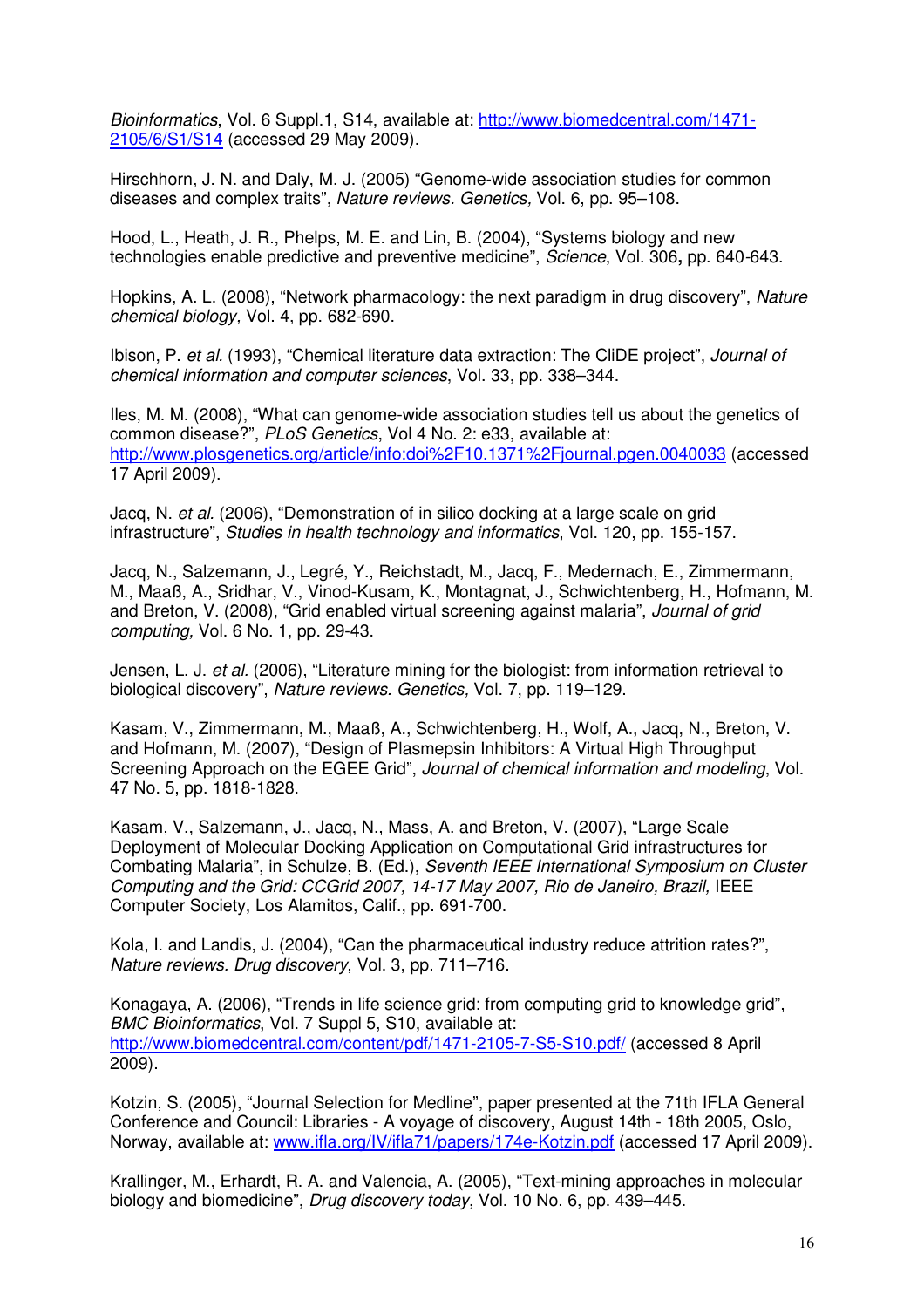Kruglyak, L. and Nickerson, D. A. (2001), "Variation is the spice of life", Nature genetics, Vol. 27, pp. 234–236.

Lafferty, J., McCallum, A. and Pereira, F. (2001), "Conditional random fields: Probabilistic models for segmenting and labeling sequence data", in Brodley, C. E. (Ed.), Machine Learning: Proceedings of 18th International Conference (ICML-2001), Williams College, June 28 –July 1, 2001, Kaufmann, San Francisco, Calif., pp. 282–289.

Lim, J., Hao, T., Shaw, C., Patel, A. J., Szabo, G., Rual, J.-F., Fisk, C. J., Li, N., Smolyar, A., Hill, D. E., Barabasi, A.-L., Vidal, M. and Zoghbi, H. Y. (2006), "A protein–protein interaction network for human inherited ataxias and disorders of Purkinje cell degeneration", Cell, Vol. 125, pp. 801–814.

Lu, X., Jain, V. V., Finn, P. W. and Perkins, D. L. (2007), "Hubs in biological interaction networks exhibit low changes in expression in experimental asthma", Molecular systems biology, Vol. 3:98, available at: http://www.pubmedcentral.nih.gov/picrender.fcgi?artid=1865580&blobtype=pdf (accessed 16 April 2009).

Mack, R. and Hehenberger, M. (2002), "Text-based knowledge discovery: search and mining of life-science documents", Drug discovery today, Vol. 7, pp. 89-98.

McDaniel, J. R. and Balmuth, J.R. (1992), "Kekulé: OCR—Optical chemical (structure) recognition", Journal of chemical information and computer sciences, Vol. 32, pp. 373–378.

Motulsky, A. G. (2006), "Genetics of complex diseases", Journal of Zhejiang University. Science B, Vol. 7 No. 2, pp. 167-168.

Pujana, M. A., Han, J. D., Starita, L. M., Stevens, K. N., Tewari, M., Ahn, J. S., Rennert, G., Moreno, V., Kirchhoff, T., Gold, B. et al. (2007), "Network modeling links breast cancer susceptibility and centrosome dysfunction", Nature genetics, Vol. 39, pp. 1338–1349.

Rabiner, L. R. (1989), "A tutorial on hidden Markov models and selected applications in speech recognition", Proceedings of the IEEE, Vol. 77 No. 2, pp. 257-286.

Rauwerda, H. et al. (2006), "The promise of a virtual lab in drug discovery", *Drug discovery* today, Vol.11 No. 5-6, pp. 228–236.

Ruau, D., Kolarik, C., Mevissen, H.-T., Müller, E., Assent, I., Krieger, R., Seidl, T., Hofman-Apitius, M. and Zenke, M. (2008), "Public microarray repository semantic annotation with ontologies employing text mining and expression profile correlation", BMC Bioinformatics, Vol. 9 Suppl. 10, O5, available at: http://www.biomedcentral.com/1471-2105/9/S10/O5 (accessed 29 May 2009).

Stevens, R., Glover, K., Greenhalgh, C., Jennings, C., Pearce, S., Li, P., Radenkovic, M. and Wipat, A. (2003), "Performing in silico experiments on the Grid: a users perspective", in Cox, S. (Ed.), Proceedings of UK e-Science All Hands Meeting, Nottingham 2-4 September 2003, EPSRC, Swindon, pp. 43–50, available at:

http://www.cs.ncl.ac.uk/publications/inproceedings/papers/682.pdf (accessed 20 April 2009).

Whittaker, P. A. (2004), "The role of bioinformatics in target validation", Drug discovery today: Technologies, Vol.1 No. 2, pp. 125-133.